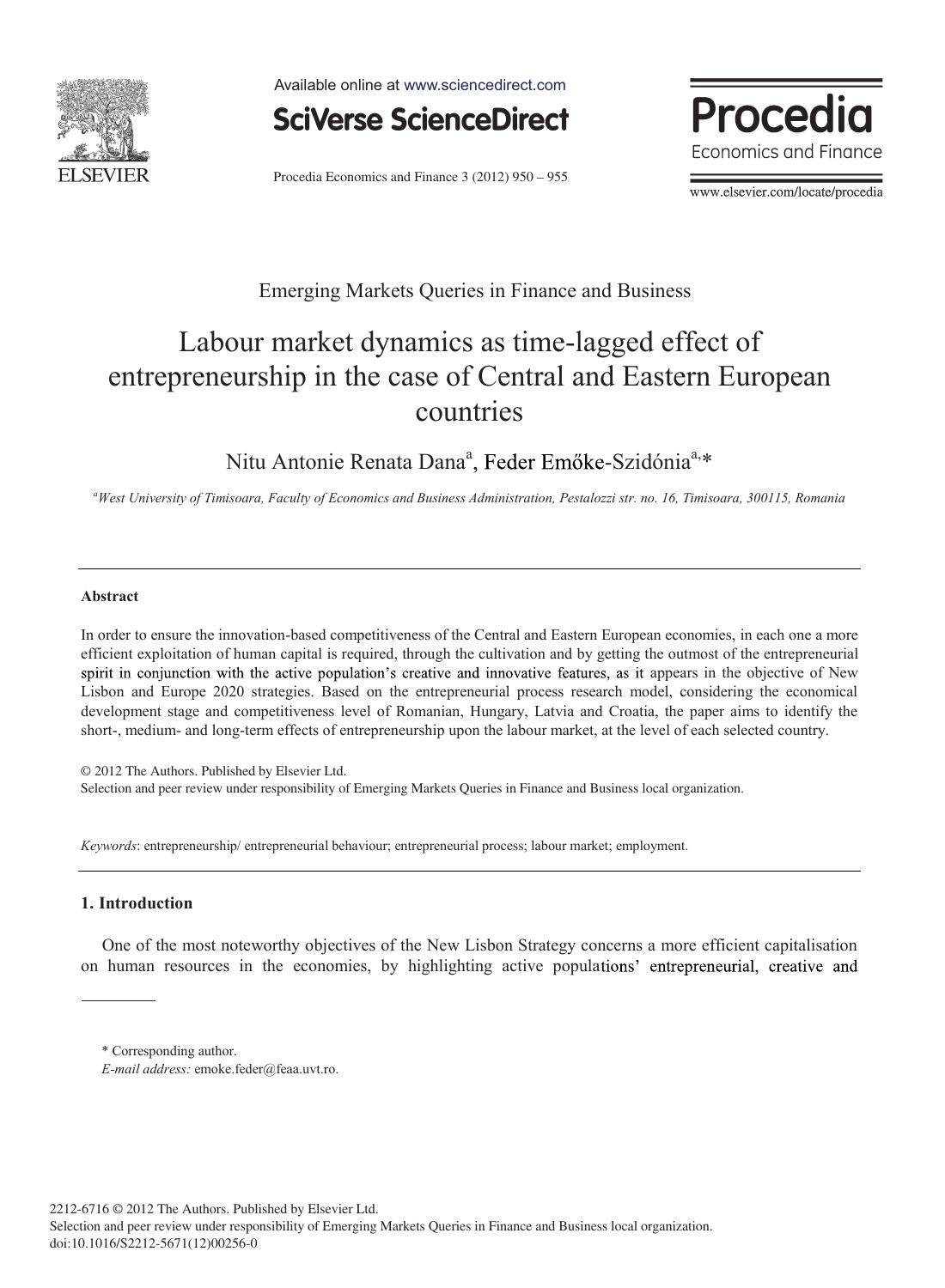innovative qualities. Moreover the Europe 2020 Strategy aims to guarantee a high level of employment in the EU member states. In these conditions, arise the challenge to identify factors that influence entrepreneurial behaviour and its' potential impact on the labour force market within the EU member states. The results of a previous study Nitu-Antonie and Feder, 2012 emphasized that in the case of four Central and Eastern European CEE country, with the similar economical development levels, namely Romania, Hungary, Croatia and Latvia, a positive significant relation is present between the general conditions of the national framework, respectively of the entrepreneurial framework efficiency enhancers and innovation sophistication factors and entrepreneurial behaviour. However, the entrepreneurial behaviour stimulated by the conditions and factor endowments of national and entrepreneurial frameworks, does not generate, always simultaneously, positive effects on the labour market, as for the employment rate and the number of newly created jobs. Consequently, research extension and furtherance using time-lagged indicators, may lead to clearer results about the role of entrepreneurship in the labour market dynamics at the level of the four particular countries. The paper is structured in the next parts: section 2 includes a concise literature review on the impact of entrepreneurial framework upon entrepreneurship and of entrepreneurial behaviour effects on labour market dynamics, the conceptual model of entrepreneurial process and research assumptions, section 3 shows the variables, data used in and results of econometric analysis, whereas section 4 deals with conclusions and research limitations.

#### **2. Literature review and research problem**

Entrepreneurial behaviour is the process highlighting the ability and manifested willingness of individuals, on their own account or in teams, within and outside the existing organisations to perceive and create new economic opportunities new products, new production methods, new organisational structures and new product-market vectors, to flourish their marketable ideas, despite the uncertainty and other obstacles, by deciding upon the location, structure, variety and use of resources and institutions Wennekers and Thurik, 1999. Entrepreneurship is the behaviour, characteristic for individuals, emphasized either only in a certain phase of their development as active individuals within the labour market, or just for certain types of activities Caree and Thurik, 2005. Skills generating entrepreneurial spirit, in different extents, exist at the level of each individual occurring whenever incentives arise. Therefore, entrepreneurial motivations and actions are influenced by cultural and institutional factors, via the business environment and macroeconomic conditions enjoyed at a given moment in time.

| Analysis<br>level                     | Relationship                                                                                                                                                  | Impact                                                              | Authors                                                                                                                     |
|---------------------------------------|---------------------------------------------------------------------------------------------------------------------------------------------------------------|---------------------------------------------------------------------|-----------------------------------------------------------------------------------------------------------------------------|
| Country<br>level,<br>simple<br>effect | economical development level $\rightarrow$<br>entrepreneurial activity (level and type)                                                                       | direct relationship                                                 | Global Entrepreneurship Monitor                                                                                             |
|                                       | inception of new firms $\rightarrow$ employment rate                                                                                                          | positive<br>negative                                                | Ashcroft and Love, 1996; Baptista et al., 2005<br>Baptista and Thurik, 2005                                                 |
|                                       |                                                                                                                                                               | not significant                                                     | Fritsch, 1996; Audretsch and Fritsch, 2002;<br>Carod et al., 2008                                                           |
| Country<br>level.<br>time<br>lagged   | firms market entry $\rightarrow$ employment rate                                                                                                              | short term                                                          | Folster, 2000; Audretsch and Fritsch, 2002;<br>Acs and Armington, 2004; Van Stel and<br>Storey, 2004; Fritsch, et al., 2005 |
|                                       | entrepreneurship $\rightarrow$ newly created jobs                                                                                                             | direct link                                                         | Nitu-Antonie et al., 2010                                                                                                   |
|                                       | $n$ ecessity-driven entrepreneurship $\rightarrow$ self-<br>employment                                                                                        | - present in recession periods<br>- diminishes at economic recovery | Mandelman and Montes-Rojas, 2009;<br>Congregado et al., 2010; European<br>Employment Observatory Review, 2010               |
| Regional<br>level                     | self-employment $\rightarrow$ new firm survival<br>formation of new firms $\rightarrow$ employment rate<br>self-employment rate $\rightarrow$ employment rate | negative, temporary effect<br>positive<br>positive                  | Millán, et al, 2010<br>Reynolds, 1999; Acs and Armington, 2004<br>Folster, 2000; Brixy and Grotz, 2004                      |

Table 1. Review of the existent empirical studies